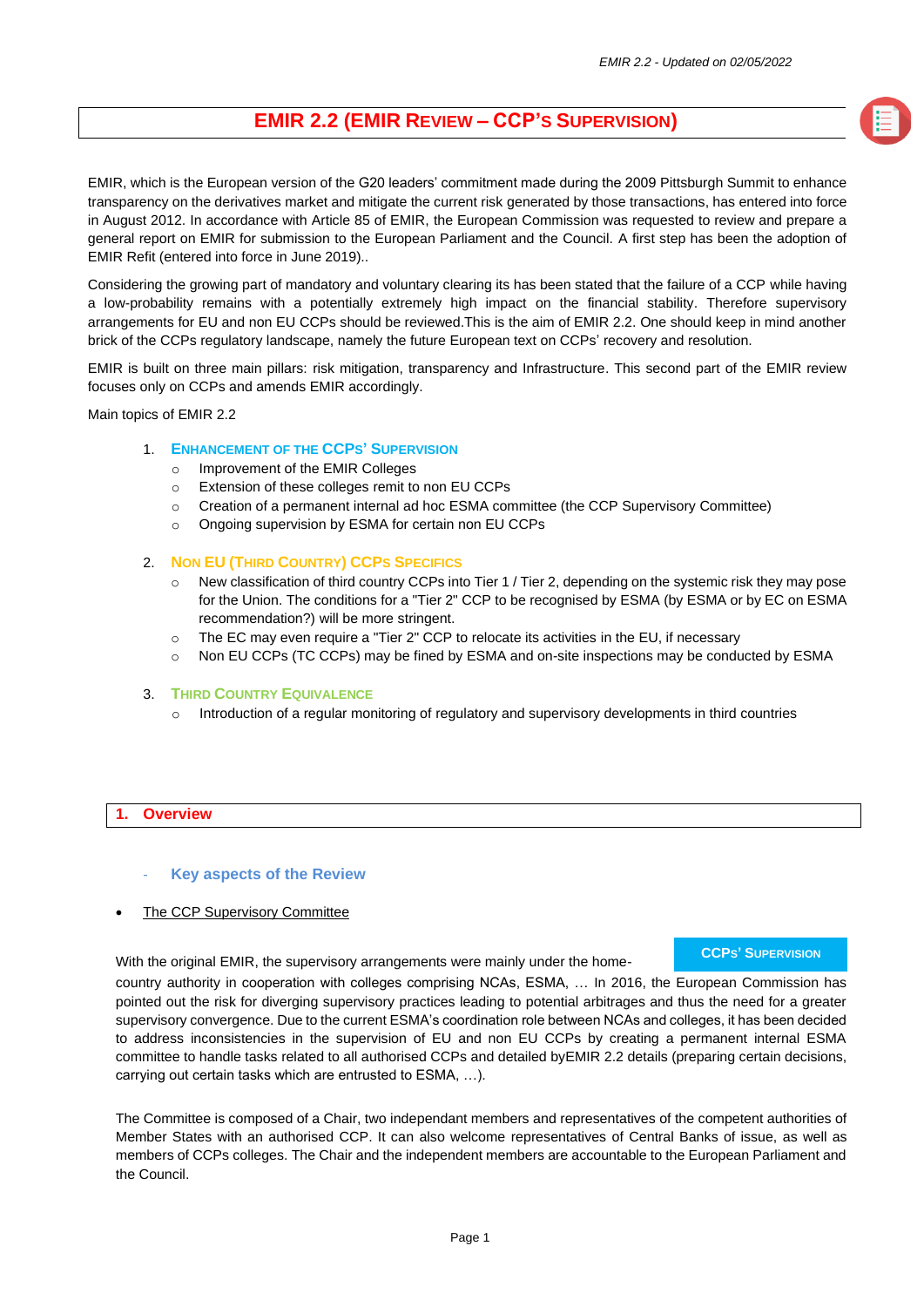The CCP Supervisory Committee will also be able to request the ESMA's Board of Supervisors to consider the need for guidelines, recommendations or opinions to be adopted by ESMA (it is ESMA's role to promote convergence and consistency). In practical terms, this Committee will provide opinions on ESMA's draft technical standards that concern the authorisation and the supervision of CCPs.



# • EU CCPs' colleges

**CCPS' SUPERVISION**

EMIR has instituted colleges for EU CCPs. Composed of ESMA representatives, the CCP's competent Authority, compentent authorities in relation to clearing members of the CCPs as well as in relation to Trading Venues served by the CCP, …., the college is involved in the CCP authorisation and supervisory process.

EMIR 2.2 improves the functioning and the governance of colleges. The participation to colleges is extended to other entities (NCAs or central banks of issue not already members of the college). The Chair (or an independent member) of the CCP Supervisory Committee will also be a member of the colleges, representing ESMA. Members will be entitled to contribute to the agenda-setting of the meetings. Also the role of colleges is strengthened since they will be able to provide opinions on specific cases. Finally, the composition of the colleges becomes public.

# • Process of agreement

One should note that the first step remains unchanged. The European Commission will

continue to decide if an equivalence exists between EMIR and the legal and supervisory framework of the third country. Without this equivalence, no CCP of this third country can be recognised. ESMA will also continue to provide the Commission with assessments on a potential equivalence.

What EMIR 2.2 introduces is a monitoring of regulatory and supervisory developments in third countries and in relation with the equivalence. ESMA has been empowered to conduct this task. A confidential report shall be provided each year to the Commission and to the third country CCP's college. Should an impact on financial stability be identified then ESMA is required to inform immediately the European Parliament, the Council and the Commission.

# • Classification (should not start before January 2021)

With EMIR 2.2, third country CCPs are now qualified Tier 1 or Tier 2 (to be noted this will

# **TC CCPS SPECIFICS**

**EQUIVALENCE**

not apply to EU CCPs). Tier 1 CCPs are those that are not systemically important or likely to become systematically important for the financial stability of the Union or of one or more of its Member States. The others are qualified Tier 2.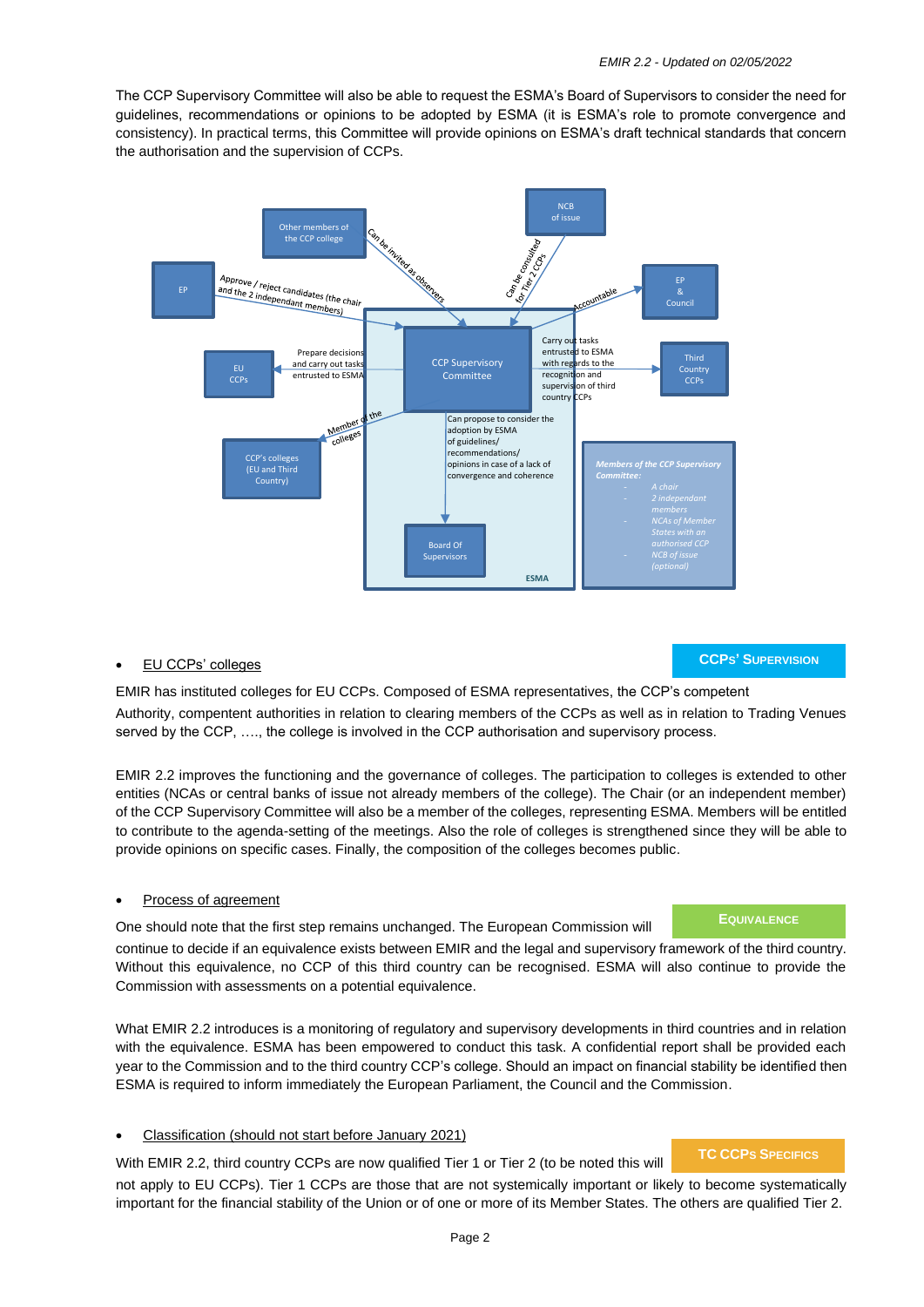The text gives a list of criteria to be taken into account to determine if a CCP is Tier 1 or Tier 2 (nature, size and complexity of the CCP's business in the Union, the effect that the failure of or a disruption to the CCP would have on financial markets, financial institutions, financial stability of the Union, ..).

A Tier 2 CCP (or part of its clearing activities) may be of such substantial systemic importance that it could not be recognized to provide certain clearing services or activities. It is up to ESMA to undertake the analysis, after consultation of the European Systemic Risk Board (ESRB) and in agreement with the central banks of issue and to present its recommendation to the Commission on the basis of a fully reasoned assessment.

Following the ESMA assessment, the Commission will then have to adopt an implementing act confirming that the CCP should not be recognized to provide certain clearing services or activities. This adoption is clearly considered as a "measure of last resort" by EMIR 2.2.



- o *Up to 2 years with a single additional period of 6 months*
- **There might be conditions under which** *the non EU CCP may continue to provide certain clearing services or activities*
- o *Or additional measures to limit the potential costs to clearing members and their clients, in particular those established in the Union.*

**To provide the clearing services to EU trading venues / EU clearing members, the CCP must now have been authorised by any Member State (EU CCP)**

# **Recognition**

In case of a Tier 2 CCP, additional conditions to those set in the original EMIR should be

# **TC CCPS SPECIFICS**

fulfilled by the CCP in order to be recognized by ESMA. Practically Tier 2 CCPs shall comply at the moment of their recognition and on an ongoing basis with parts of EMIR (capital requirements, CCPs requirements, interoperability arrangements).Where the requirements are related to margins, liquidity risk, collateral, central bank money or interoperability ESMA shall consult the central bank of issue.

For the Tier 1 the current set of conditions still applies.

The conditions for a review of the recognition by ESMA of a non EU CCP have changed. It shall now be conducted by ESMA when informed of any CCP's intention to extend or reduce the range of its activities and services in the Union and in any case at least every five years. The review encompasses the CCP qualification (Tier 1 / Tier 2).

The new recognition process will start alongside the classification. For CCPs already recognized the review of the recognition should be undertaken within 18 months after the entry into force of the related delegated act likely to happen in January 2021.

# Tier 2 CCP

With regards to Tier 2 CCPs, ESMA is responsible for the supervision, on an ongoing basis, of the compliance of those CCPs with the conditions specific to Tier 2 CCPs as

well as certain EMIR requirements (margins, liquidity risk, settlement – central bank money, ...).

# • Third Country CCPs' colleges (should be established by April 2021)

EMIR 2.2 extends the principle of CCP college to non European CCPs. ESMA is in

charge of their establishment. They will be chaired by the chair of the CCP Supervisory Committee, include the two independent members of the latter, different competent authorities and members of the European System of Central Banks (ESCB).

| <b>CCPS' SUPERVISION</b> |
|--------------------------|
| <b>TC CCPs SPECIFICS</b> |

**CCPS' SUPERVISION**

**TC CCPS SPECIFICS**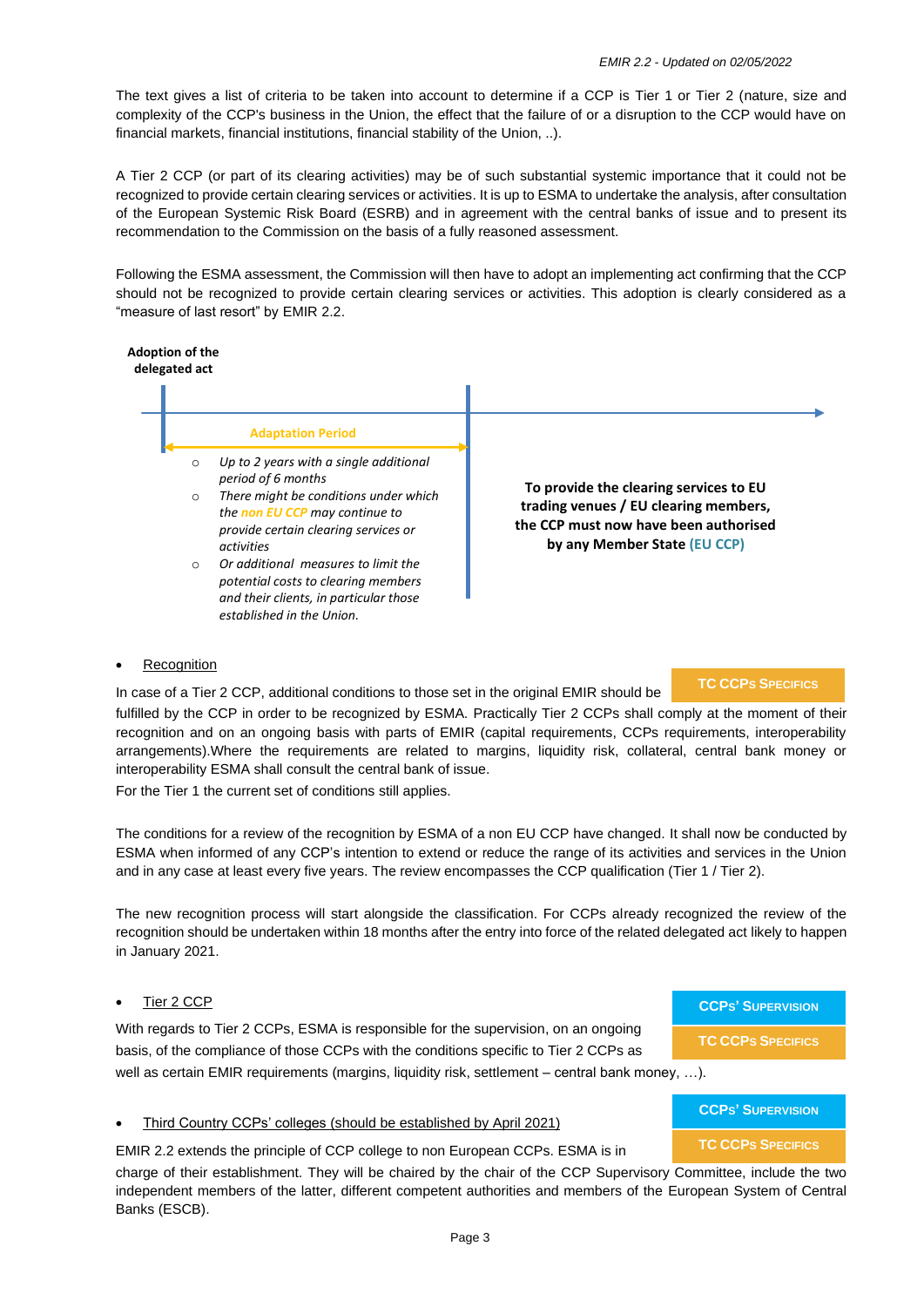**TC CCPS SPECIFICS**

**CCPS' SUPERVISION**

**TC CCPS SPECIFICS**

For CCPs recognised by ESMA before the 1<sup>st</sup> January 2020, colleges should be in place within 4 months after the entry into force of the related delegated act (January 2021).

# **Other aspects:**

# • Powers given to ESMA

EMIR 2.2 allows ESMA to request for information to all recognised non EU CCPs. ESMA may also conduct general investigations and on site inspections where the third country CCP is qualified Tier 2. **TC CCPS SPECIFICS CCPS' SUPERVISION**

# • Fines

ESMA will be able to impose periodic penalty payments to third-country CCPs or to impose fines on both Tier 1 and Tier 2 CCPs.

# **Fees**

Non EU CCPs will be charged fees by ESMA with regards to their recognition but also after, on an annual basis.

# - **Progress update and way forward:**

# **Next steps**

The regulation has entered into force on the 2nd of January 2020. However measures related to non EU CCPs will not apply before 2021 and the entry into force of the related delegated acts; Therefore ESMA was requested to provide the European Commission with several Draft RTS by the 2nd January 2021 on different topics.

The Commission has adopted on the 1<sup>st</sup> of September 2020 the delegated act as regards changes to the composition, functioning and management of colleges for central counterparties.

The below level 2 texts have been published in the EU Official Journal on the 21<sup>st</sup> of September 2020:

- Draft delegated act on criteria for tiering
- Draft delegated act on Comparable Compliance
- Draft delegated act fees for Third-Country CCPs

On the 21<sup>st</sup> of January: release of Guidelines on written agreements between members of the CCP college

On the 6<sup>th</sup> of May 2021, publication in the EU OJ of the Delegated Regulation supplementing EMIR, as amended by EMIR 2.2, with regard to rules of procedure for penalties imposed on third-country central counterparties (CCPs) or related third parties by ESMA

On the 12<sup>th</sup> of July 2021, ESMA issued its methodology for assessing TC CCPs. ESMA has built on the 7 indicators listed in article 25(c) of the level 1 as well as the costs, benefits and consequences of a non recognition. ESMA has retained among others the costs and the needed time in case of transfer/relocation of positions, the consequences of breaking netting sets, impact on competitive position of EU actors, impact on the supervision EU may conduct on TC CCPs, …

# - **EMIR 2.2 and Brexit:**

# **Equivalence**

On 21 September 2020, the European Commission published a temporary decision (valid from 1 January 2021 to 30 June 2022) on equivalence between Union and UK regulations on the regulatory framework applicable to CCPs. The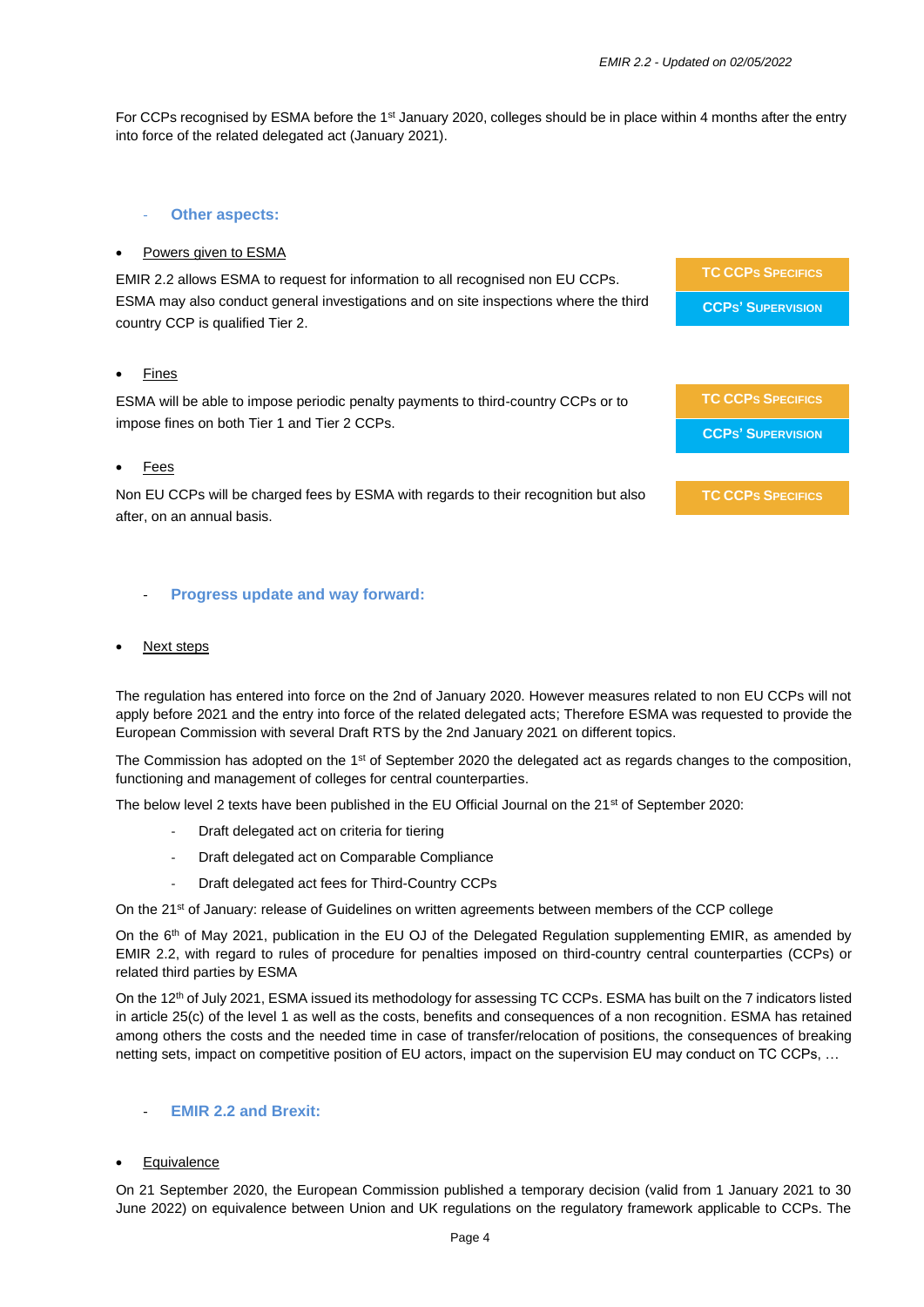Commission recalls, however, that it based its decision on the current state of regulation in the UK and that it is in a position to revoke equivalence at any time.

In its communiqué of 10 November 2021, the European Commission (EC) specified its intentions in the case of the British CCPs(\*). As recalled in the letter, the objective is to not jeopardize the financial stability either in the short term (by abruptly banning access to UK CCPs and thus forcing the relocation of contracts) or in the medium term (due to excessive dependence on CCPs based in the UK). The transfer of the clearing of derivatives within the Union has been the subject of work carried out by various European institutions (the EC, the ECB, ...). They revealed the existence of preconditions, whether in terms of attractiveness, clearing offer of by European CCPs or supervision. As a result, the date of 30 June 2022, marking the end of temporary recognition/equivalence, became hardly tenable. The EC therefore announced that an extension of the "temporary" period would be proposed in early 2022. Discussions on the medium term will have to continue along two lines: building an attractive European offer and providing the Union with an ad hoc supervision framework. Moreover, the cessation of temporary recognition/equivalence should only take place once the supervision system has been reviewed.

On 8 February 2022, the EC officially announced the extension of its temporary equivalence. It now runs until June 30, 2025, three years longer than the previous date. The EC wanted to continue its reflections on the future of central clearing with two objectives in mind: to have an attractive European offer and to have an ad hoc supervisory framework. Therefore the EC launched a rapid consultation. Although EMIR 2.2 covers all types of cleared products, it is clear the consultation focuses primarily on OTC derivatives. Different angles are explored along the questions; for example: access to CCPs for entities subject to the clearing obligation, the end of the exemption for PSA (see flashnews of 3 February 2022), the incentive for public entities to use a CCP even though they are permanently exempted, the extension of the clearing obligation to new products, prudential requirements, the reduction of dependence on third country CCPs deemed systemic … The EC's objective is to make proposals in the second half of 2022.

# • Recognition

Taking advantage of the publication of the delegated acts on third country CCPs, ESMA has recognised, on the 28<sup>th</sup> of September 2020, 3 UK CCPs: LME Clear Limited as Tier 1 CCP, ICE Clear Limited and LCH Limited as Tier 2 CCPs. Like the equivalence given by the Commission, these recognitions, which will come into effect on 1 January 2021, are only temporary (they end on 30 June 2022).

ESMA will use these 18 months to analyse in detail the systemic importance of these CCPs and in particular the provision of clearing services without being located in the Union.

On the 16<sup>th</sup> of September 2021, several trade associations have written to the EC asking the latter to grant an extension to the current equivalence decision or a non-time-limited equivalence decision and to inform the industry as soon as possible and no later than 3 months before the current end date.

On 17 December 2021, ESMA has issued its conclusions on the two UK CCPs considered Tier 2 (namely LCTH Ltd and ICE Clear Ltd). Based on its valuation methodology , the European regulator has identified different scenarios that could impact financial stability in Europe. These include: the clearing offer on IRS in Euros and Polish Zlotys (LCH Ltd) and the clearing offers of CDS and STIR when they relate to Euro (ICE Clear Ltd). However, ESMA considers that the cost and consequences of a derecognition would be disproportionate in comparison with the benefits for the Union. For this reason, ESMA prefers measures aimed at limiting risks rather than questioning the recognition given to these CCPs.

In the wake of the European Commission, ESMA has (on the 25<sup>th</sup> of March) postponed the end of the temporary recognition granted to 3 CCPs (ICE Clear Europe Ltd, LCH Ltd and LME Clear Ltd) as of 30 June 2025, thus aligning with the legislative timetable.

# **2. Reference law(s) and effective date**

[final text \(2019/2099\)](https://eur-lex.europa.eu/legal-content/EN/TXT/PDF/?uri=OJ:L:2019:322:FULL)

[criteria for tiering \(2020/1303\)](https://eur-lex.europa.eu/legal-content/EN/TXT/PDF/?uri=CELEX:32020R1303&from=EN) [comparable compliance \(2020/1304\)](https://eur-lex.europa.eu/legal-content/EN/TXT/PDF/?uri=CELEX:32020R1304&qid=1601567969311&from=EN)

[UE/UK temporary equivalence](https://eur-lex.europa.eu/legal-content/EN/TXT/PDF/?uri=CELEX:32020D1308&from=EN) [UK CCPs temporary recognition](https://www.esma.europa.eu/sites/default/files/library/esma71-99-1403_communication_ukccps_recognition_2020.pdf)